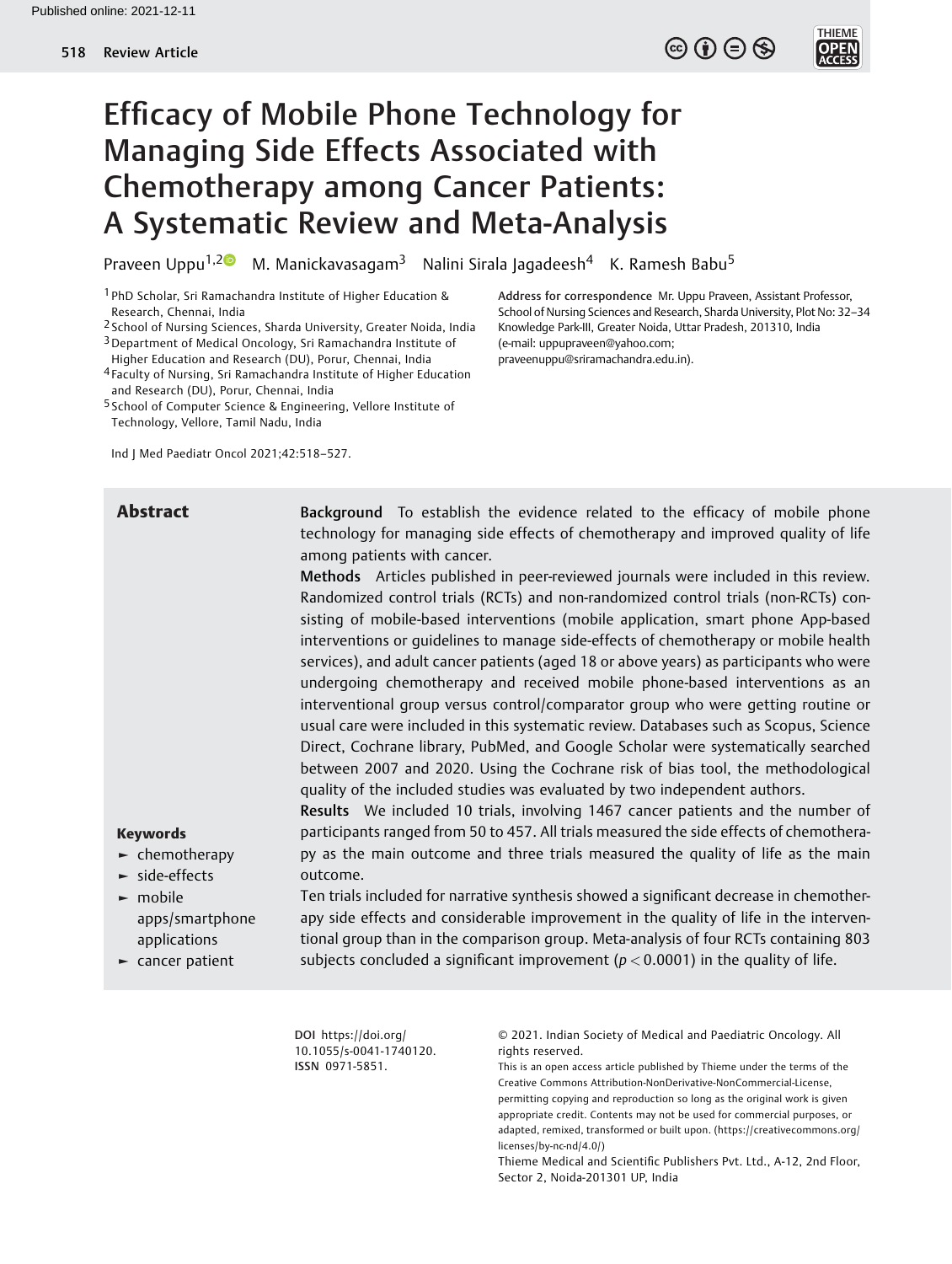A significant improvement in the quality of life was revealed by random effects model  $(SMD = 0.31, 95\%$  CI:  $0.17, -0.46$ ) and a significant difference (Z = 4.37,  $p < 0.001$ ) was identified between experimental and control groups.

Conclusion Current review strengthens the evidence that utilizing mobile-phone based technology has favorable effects on improving the quality of life by minimizing side-effects associated with chemotherapy among cancer patients.

# Introduction

In many countries, mobile-phone based technology has become an integral part of healthcare system to render health services to the needy in the form of mobile health (mHealth), smartphone apps, or applications.<sup>1,2</sup> Globally, cancer is accountable for around 10 million deaths in  $2020$ .<sup>3</sup> There are different treatment modalities for cancer, and chemotherapy is one of the most commonly used treatment of choice for cancer.<sup>4</sup> The nature of chemotherapy is to kill the cancer cells along with healthy cells, which results in the development of certain side effects.<sup>5,6</sup>

The most common side-effects of chemotherapy include nausea, vomiting, fatigue, diarrhea, lack of sleep, loss of appetite, pain, and hair loss.<sup>7,8</sup> The quality of life among cancer patients is affected by these side effects and may lead to psychological distress.<sup>6</sup>

Utilization of mobile-phone based technology has been increasing in the healthcare sector. $9,10$  Lack of awareness on management of these side-effects at home is one of the challenging issues for cancer patients.<sup>11</sup> This issue can be resolved with the help of mobile-based technology as the mobile phones/smart phones have become a vital entity in our life. The mobile-based technology, such as smart phone apps/mHealth services, can provide information in the form of guidelines or instructions or education to the cancer patients to manage chemotherapy-associated sideeffects.12,13

A review conducted in 2018 recommended the need to develop more comprehensive interventions through mobile technology to meet the patients' needs in the form of guidelines and self-monitoring of side effects associated with chemotherapy.<sup>14</sup>

Use of mobile technology for self-care monitoring and reporting of the symptoms along with alert system that focus on severity of symptoms can enhance the living quality of cancer patients by reducing symptom burden of the chemotherapy.<sup>15</sup>

As per the background information and our knowledge, there are no existing meta-analyses on the intervention of utilizing mobile phone technology and its efficiency to heighten the living quality among cancer patients.

Results of this review will give intuition and support for the development of novel mobile-based interventions in the form of mobile apps/applications for progressing the quality of life. This review was decided to strengthen the evidence producing the evidence on determining the clinical outcomes of the patient's using mobile phone technology. The objective of this review is to establish the evidence related to the efficacy of mobile phone technology for managing side effects of chemotherapy and improving the quality of life among cancer patients.

# Methods

The authors followed Joanna Briggs Institute Manual for Evidence Synthesis (Guidance for authors to conducting systematic reviews)<sup>16</sup> and the PRISMA guidelines for the preparation of this systematic review and meta-analysis.<sup>17</sup>

#### Eligibility Criteria Inclusion criteria

- a) Articles published in peer-reviewed journals.
- b) Study designs: randomized control trials (RCTs) and non-randomized control trials (non-RCTs).
- c) Interventions: Studies consisting of mobile-based interventions (mobile application, smart phone Appbased interventions or guidelines to manage sideeffects of chemotherapy or mHealth services.
- d) Participants: The trials that included adult cancer patients (aged 18 or above years) who were undergoing chemotherapy, and received mobile phone-based interventions versus control/comparator group who were getting routine or usual care, across all types of cancers, gender, race, regions, and country.
- e) Settings: Conducted in rural or urban areas or Hospitals or oncology units or clinical settings.
- f) Outcomes: Studies were included if they described either a few or all side effects of chemotherapy such as nausea, vomiting, pain, mucositis, fatigue, sleep disturbances, diarrhea, constipation, dyspnea, urinary problems, hand foot syndrome, hair loss, and poor quality of life.
- g) Language: Trials published in English language only.

#### Exclusion Criteria

a) Conference abstracts, databases containing only abstracts, books, and gray literature were excluded.

#### Information Sources

The databases such as Science Direct, Scopus, Cochrane Library, PubMed, and Google Scholar were searched for the eligible trials reported between 2007 and 2020. In addition to this, hand search of references was performed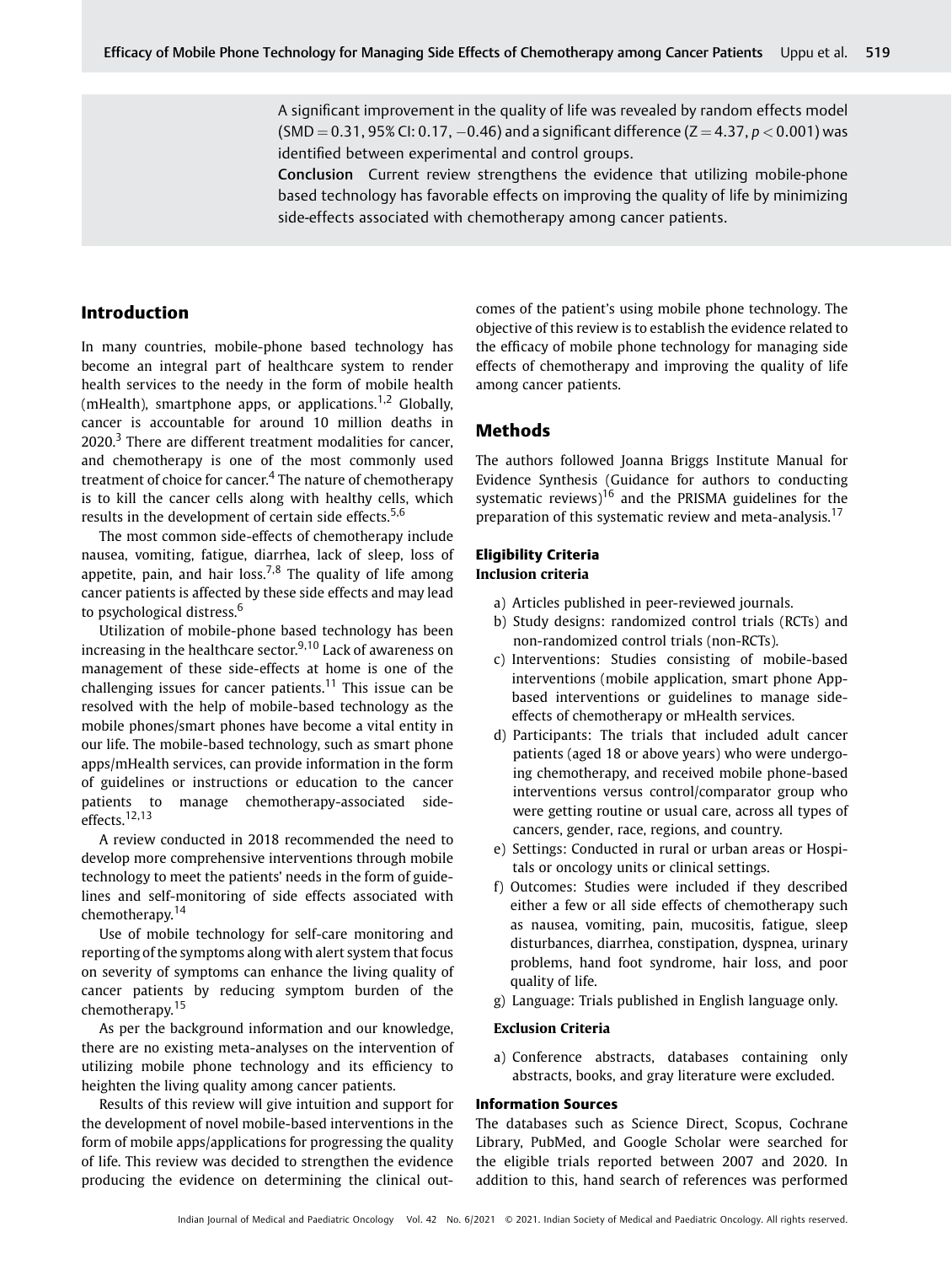from related trials to identify the studies based on inclusion criteria.

#### Search Strategy

The search strategy was developed comprehensively using keywords in congruence with PICO terms (population, intervention, comparator, and outcome) to identify the relevant studies by following keywords: "Cancer patients" AND chemotherapy AND "mobile application" OR "Mobile apps" OR mHealth AND "side effects" OR "symptom management" AND "quality of life."

The title and abstracts screening of the retrieved studies was done based as per the inclusion criteria. Duplicate trials were removed by screening the title and abstracts using Reference Manager (Zotero). The two authors (UP and SJN) independently performed screening of the retrieved abstracts based on pre-determined inclusion criteria, followed by screening of full-text articles.

#### Data Collection Process

Quantitative data of the included studies were extracted independently by two authors based on JBI experimental studies data extraction tool.<sup>16</sup> The data extraction form consisted of details such as author, year of publication, location, study type, sample size/group, participants type and age, intervention details and duration, outcome measures, instruments used and study findings.

#### Data Items

- a. Participants: The trials that included adult cancer patients (aged 18 or above years) who were undergoing chemotherapy, and received mobile phone-based interventions versus control/comparator group who are under routine or usual care.
- b. Intervention: The experimental group cancer patients had received interventions based on mobile technology. Trials exploring the effectiveness of mobile-based interventions (mobile application, smart phone App-based interventions or guidelines to manage side effects of chemotherapy or mHealth services) on cancer patients undergoing chemotherapy were included.
- c. Comparison: The comparator group included cancer patients undergoing chemotherapy and who received regular or routine care.
- d. Outcome: In this systematic review, we analyze the sideeffects of chemotherapy such as nausea, fatigue, vomiting, oral mucositis, depression, numbness, anxiety, hair loss, diarrhea. and quality of life. Meta-analysis was done for the quality of life.

#### Study Risk of Bias Assessment and Effect Measures

Using the Cochrane risk of bias tool, the methodological quality of the included studies was evaluated by two independent authors (UP and SJN). It included six domains as mentioned in ►Fig. 1. We found a 100% low-risk bias regarding random sequence generation, and 75% unclear bias was noted toward allocation concealment. The details



Fig. 1 Risk of bias chart based on review authors' judgment.

regarding the percentages of risk of bias across all trials are reported in ►Fig. 1.

#### Outcome of the Search

A total of 3,647 studies were found through electronic databases. Eight duplicated were removed using Reference Manager. After screening the title and abstracts, 3,622 studies were omitted as they did not meet the criteria of this review as per the PICO. Full-text articles assessed for the eligibility were 17, from which 7 articles were eliminated as they were unable to fulfil the inclusion criteria. The rational to exclude the full-text articles along with study selection and elimination process is mentioned in the PRSIMA flow chart (►Fig. 2). Finally, 10 articles were involved for qualitative narrative synthesis, of which 4 RCTs were included for meta-analysis on the variable "quality of life."

#### Synthesis

The outcome measures of the trials that included chemotherapy-associated side-effects and quality of life between cancer patients who received mobile phone-based technology as intervention and the control group who were on routine care were differentiated. A meta-analysis on the quality of life was conducted to pool the results of RCTs using the Rev-Man v5.4 software. The intervention's effect size for the quality of life was estimated as a continuous outcome by pooling the standardized mean difference applying a random-effect model with 95% confidence interval (CI).  $I^2$  value was used to analyze the heterogeneity in the included trials. The quality evidence and the strength of the outcome (effect sizes: 0.8 and above-large, around 0.5 medium, around 0.2-small) were measured based on the GRADE approach guidelines.<sup>18,19</sup> The findings are reported in ►Table 1.

#### Results

#### Characteristics of Patients

In this systematic review, 10 clinical trials involved 1,467 cancer patients and the number of participants ranged from 50 to 457. The mean age of the subjects was 60 years and both males and females were included, except for four RCTs, where the participants were only females.<sup>20–23</sup> All trials measured the side effects of chemotherapy as the main outcome and three trials measured the quality of life as the main outcome. In all trials, the interventional group received mobile-based technology as an intervention and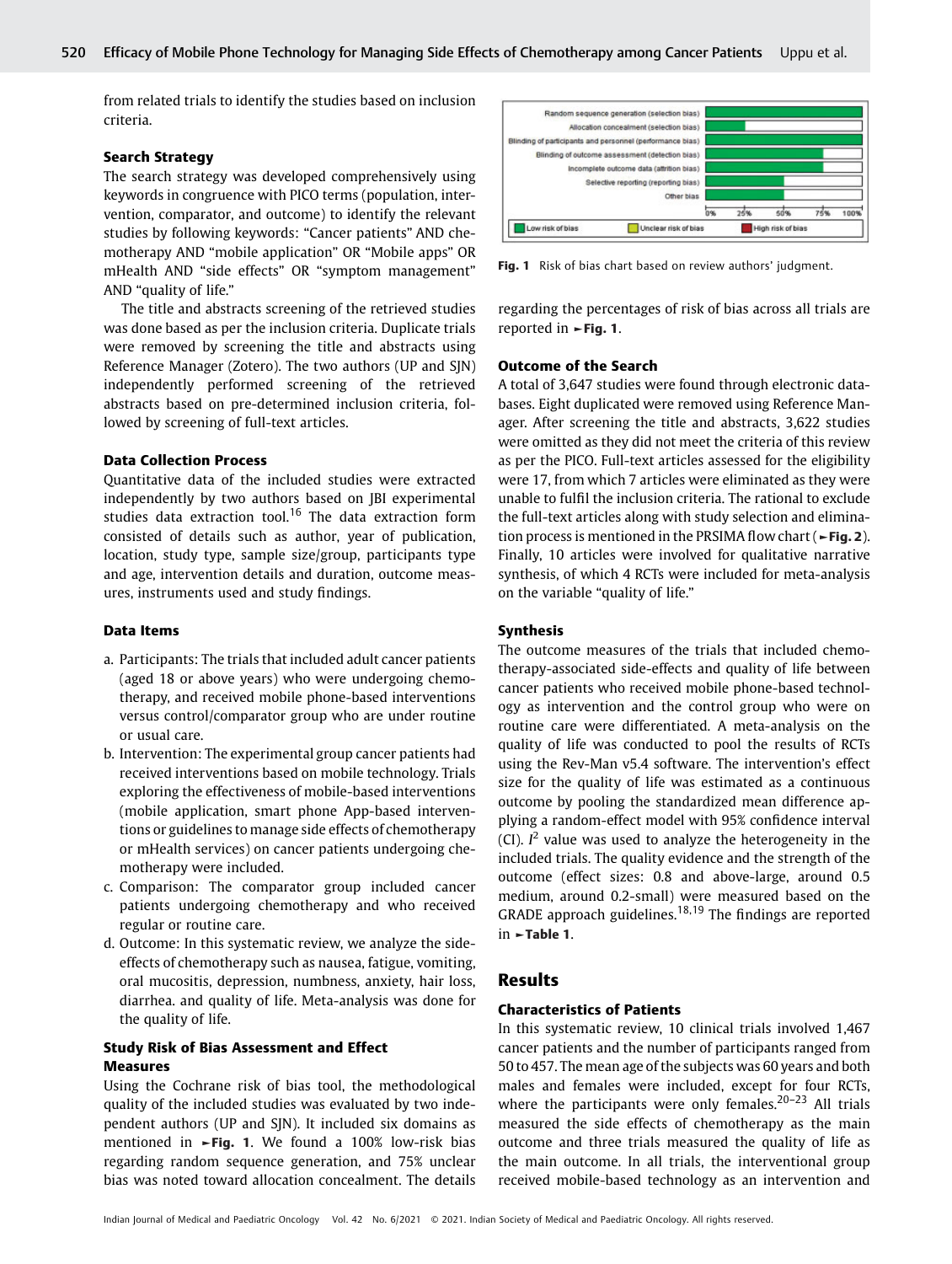

Fig. 2 Study selection process based on the PRISMA flow chart.

the control group was under routine/usual care. The details are mentioned in ►Table 2.

Effects of intervention: The quality of life was analyzed as a major outcome in this meta-analysis. The effectiveness of mobile-based technology interventions was calculated based upon the difference between intervention group and control group post test scores.

A total of 10 trials were included for narrative synthesis that showed a significant decrease in symptoms/side effects and improved quality of life in the interventional group than in the comparison group.11,13,20–<sup>27</sup>

#### Statistical Analysis

The meta-analysis of four RCTs containing 803 cancer subjects concluded that a significant improvement ( $p < 0.0001$ ) in the quality of life.

It shows that the mobile phone-based technology interventions were effective in enhancing the cancer patient's quality of life. A significant improvement in the quality of life was revealed by random effects model using standardized mean difference  $(SMD = 0.31, 95\% CI: 0.17, -0.46)$  and a significant difference  $(Z = 4.37, p < 0.001)$  was identified between experimental and control groups. The pooled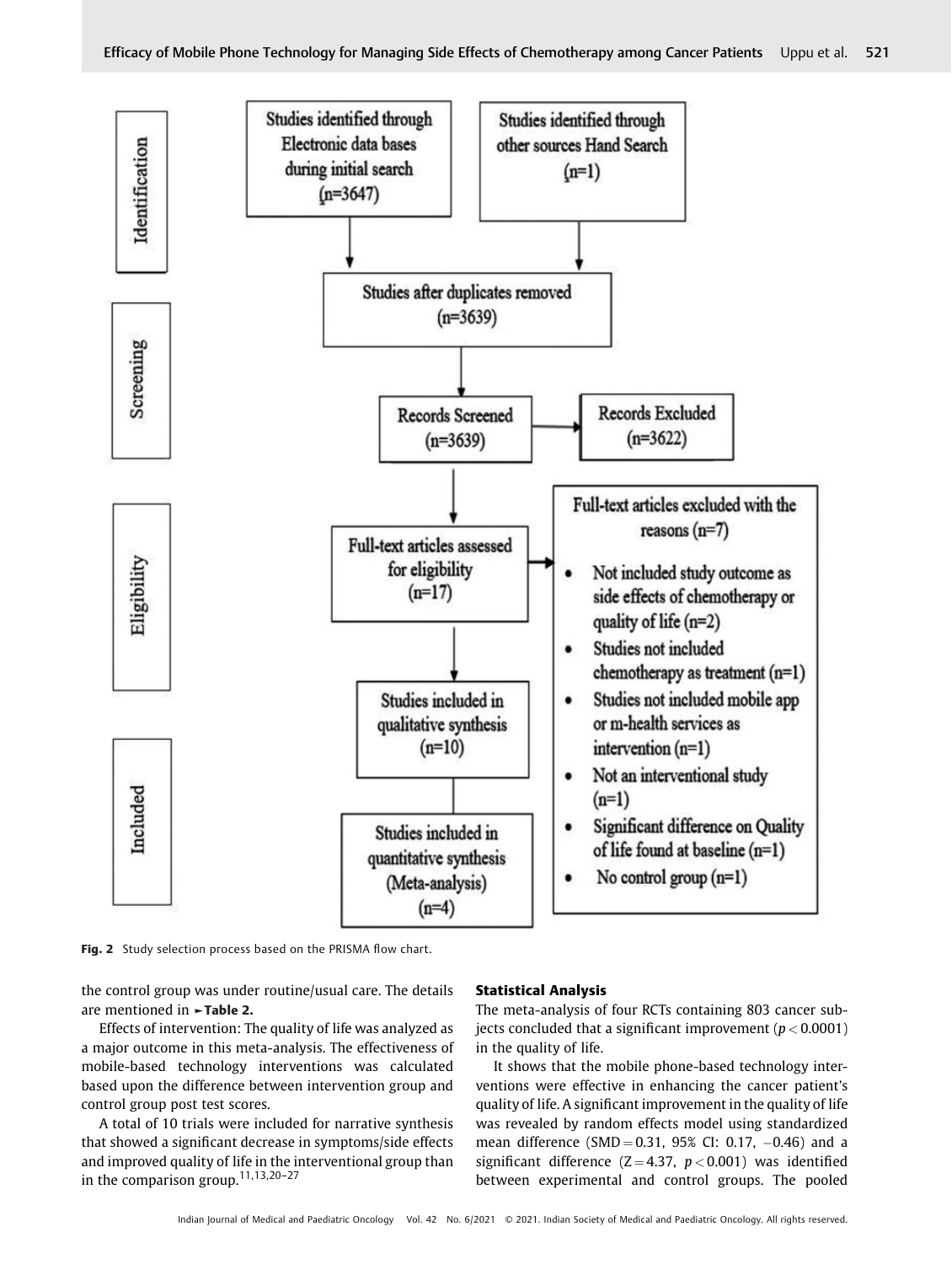Table 1 Summary of finding for efficiency of mobile phone-based technology compared to routine care for quality of life of cancer patients Table 1 Summary of finding for efficiency of mobile phone-based technology compared to routine care for quality of life of cancer patients

|                                                                                                                                  | Efficiency of mobile phone-based technology compared to routine care for quality of life of cancer patients                                                                                                                                                                                                                                          |                                                    |                                             |                           |                                   |                                                                                                                                                                                                                                                                                                     |
|----------------------------------------------------------------------------------------------------------------------------------|------------------------------------------------------------------------------------------------------------------------------------------------------------------------------------------------------------------------------------------------------------------------------------------------------------------------------------------------------|----------------------------------------------------|---------------------------------------------|---------------------------|-----------------------------------|-----------------------------------------------------------------------------------------------------------------------------------------------------------------------------------------------------------------------------------------------------------------------------------------------------|
| Comparison: Routine care<br>setting:                                                                                             | Patient or population: Chemotherapy cancer patient's<br>Intervention: Mobile phone-based technology                                                                                                                                                                                                                                                  |                                                    |                                             |                           |                                   |                                                                                                                                                                                                                                                                                                     |
| <b>Outcomes</b>                                                                                                                  | Anticipated absolute effects* (95%                                                                                                                                                                                                                                                                                                                   | ຣ                                                  | <b>Relative effect</b>                      | No of                     | Certainty of                      | Comments                                                                                                                                                                                                                                                                                            |
|                                                                                                                                  | Risk with routine care                                                                                                                                                                                                                                                                                                                               | Risk with mobile<br>phone-based<br>technology      | $(95\%$ CI)                                 | participants<br>(studies) | the evidence<br>(GRADE)           |                                                                                                                                                                                                                                                                                                     |
| assessed with EuroQol<br>Health Quality of Life<br>EO-5D Index, EORTC<br>Quality of life (QOL)<br>QLQ-C30, World<br>Breast Scale | life ranged from -1.86<br>The mean quality of<br>to 82.2                                                                                                                                                                                                                                                                                             | (0.17 higher to 0.46<br>SMD 0.31 higher<br>higher) | $\overline{\phantom{a}}$                    | (4 RCIs)<br>803           | MODERATE <sup>a</sup><br>$\theta$ | Statistically significant at $p < 0.00001$ . SMD of 0.317<br>increase in the quality of life. Moderate effect size.<br>Mobile phone-based technology likely results in an<br>higher represents the improved quality of life and<br>considerable differences between groups.                         |
|                                                                                                                                  | CI: confidence interval; SMD: standardized mean difference                                                                                                                                                                                                                                                                                           |                                                    |                                             |                           |                                   | "The risk in the intervention group (and its 95% confidence interval) is based on the assumed risk in the comparison group and the relative effect of the intervention (and its 95% CI).                                                                                                            |
| <b>GRADE Working Group grades of evidence</b><br>Explanation<br>different                                                        | Low certainty: Our confidence in the effect estimate is limited: The true effect may be substantially different from the estimate of the effect<br>High certainty: We are very confident that the true effect lies<br>Moderate certainty: We are moderately confident in the effect<br>a. The presence of unclear risk of bias made the authors down | igrade as serious                                  | close to that of the estimate of the effect |                           |                                   | estimate: The true effect is likely to be close to the estimate of the effect but there is a possibility that it is substantially<br>Very low certainty: We have very little confidence in the effect estimate: The true effect is likely to be substantially different from the estimate of effect |
|                                                                                                                                  |                                                                                                                                                                                                                                                                                                                                                      |                                                    |                                             |                           |                                   |                                                                                                                                                                                                                                                                                                     |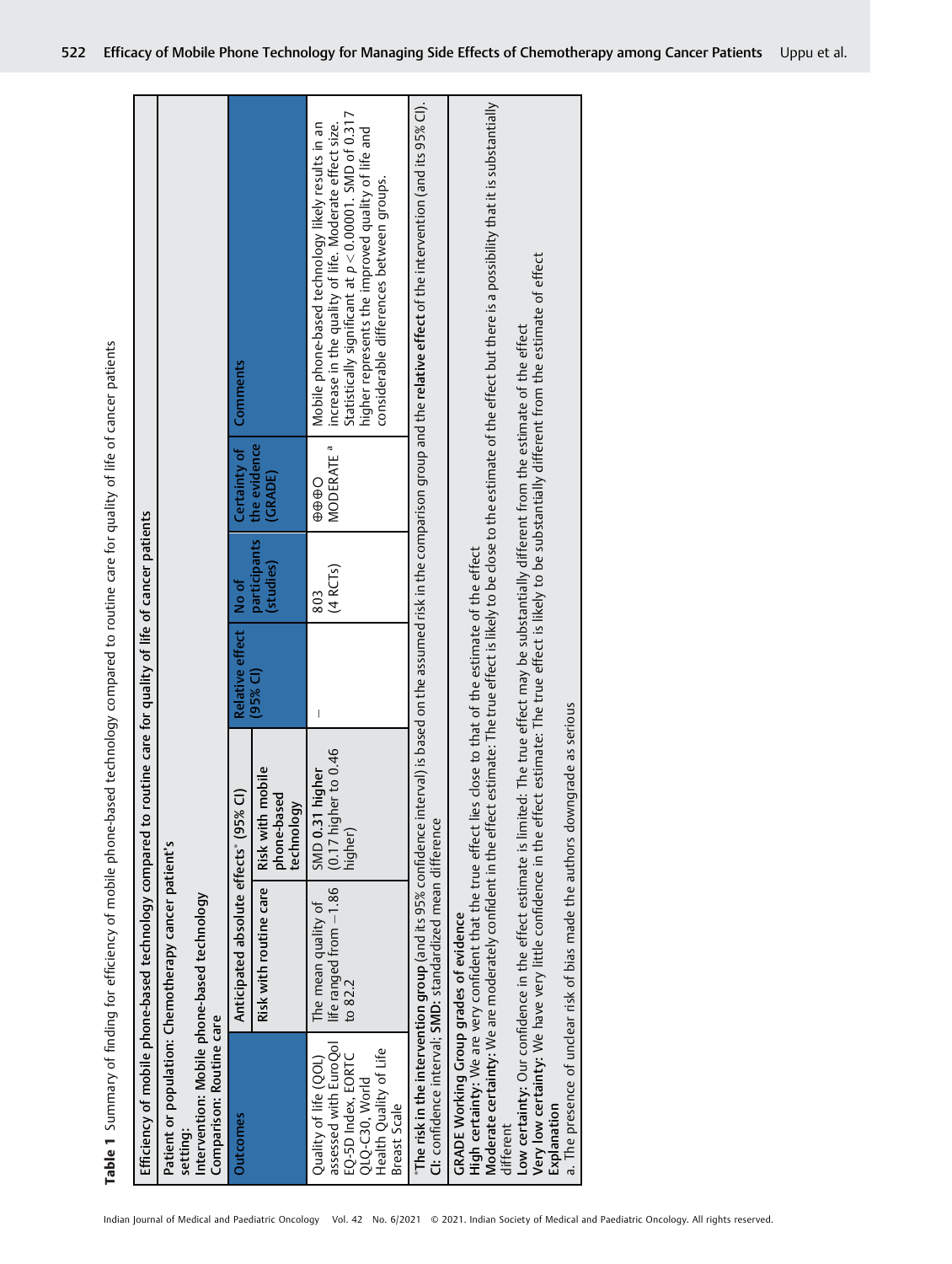|                                      |                                                                                                                                                                                       |                                                                                                                                                                                                                | dhoub                                                                                                                                                                                                                                                                                                                | (Continued)                                                                                                                                                                                                                                      |
|--------------------------------------|---------------------------------------------------------------------------------------------------------------------------------------------------------------------------------------|----------------------------------------------------------------------------------------------------------------------------------------------------------------------------------------------------------------|----------------------------------------------------------------------------------------------------------------------------------------------------------------------------------------------------------------------------------------------------------------------------------------------------------------------|--------------------------------------------------------------------------------------------------------------------------------------------------------------------------------------------------------------------------------------------------|
| Study findings                       | A significant higher<br>observed in control<br>group $(p < 0.05)$ .<br>symptoms were<br>group than the<br>interventional<br>report of                                                 | group. $(p < 0.05)$<br>improvement in<br>quality of life in<br>interventional<br>Significant                                                                                                                   | ability compared to<br>Group C (App and<br>group C reported<br>physician) shown<br>others $(p < 0.05)$<br>and group B and<br>improvement of<br>daily functional<br>more distinct<br>compared to<br>A (p < 0.05)<br>significant<br>symptoms                                                                           | control group and<br>but no change in<br>group $(p < 0.05)$<br>group $(p < 0.05)$<br>Nausea severity<br>was declined in<br>interventional<br>interventional<br>vomiting was<br>decreased in<br>number of                                         |
| Instruments                          | CSAS                                                                                                                                                                                  | Euro-QoLEQ-5D<br>Index                                                                                                                                                                                         | ECOG & CTCAE                                                                                                                                                                                                                                                                                                         | Scale for Vomiting<br>Khavari Oncology<br>VAS and The                                                                                                                                                                                            |
| measures<br>Outcome                  | fatigue, sore throat<br>diarrhea, nausea,<br>Sore throat,                                                                                                                             | Health Reheated<br>Quality of life<br>(HRQL)                                                                                                                                                                   | activity, symptoms<br>Daily functional                                                                                                                                                                                                                                                                               | Nausea and<br>vomiting                                                                                                                                                                                                                           |
| Intervention details<br>and duration | monitoring with alerts<br>side effects (4 months)<br>chemotherapy related<br>based on severity and<br>guidelines to manage<br>Mobile phone-based<br>providing remote<br>interventions | tracking and reporting<br>Web-based symptom<br>reporting 12 regular<br>chemotherapy with<br>automated e-mail<br>interface for self-<br>alerts (6 months)<br>(STAR) providing<br>symptoms come<br>across during | assistant) and group-A<br>web-based application<br>Novel mobile app and<br>severity of symptoms<br>was given to group-B<br>functional ability and<br>contains features for<br>(App and physician<br>(App) and group-C<br>regular physician<br>support (control<br>group). The app<br>reporting daily<br>$(4$ months) | given to interventional<br>information regarding<br>group which provides<br>and educational clips<br>Mobile software was<br>nausea and vomiting<br>recondensation's for<br>chemotherapy side<br>management<br>effects and<br>$(1 \text{ month})$ |
| Participants with<br>type of cancer  | Breast cancer/lung<br>cancer or colorectal<br>cancer                                                                                                                                  | gynecological or<br>Breast, genito-<br>lung cancer<br>urinary                                                                                                                                                  | Breast cancer                                                                                                                                                                                                                                                                                                        | lymphoma, lung<br>urinary, gastro-<br>Breast, genito-<br>gynecological,<br>cancer, bone<br>intestinal,<br>Hodgkin<br>cancer                                                                                                                      |
| Sample size/group                    | 56,<br>$112, 1G =$<br>$C = 56$                                                                                                                                                        | 457, IG = 227,<br>$CC = 180$                                                                                                                                                                                   | 139, IG $(App) = 46$ ,<br>$Physician) = 49$<br>IG (App&                                                                                                                                                                                                                                                              | 50, IG = 25,<br>CG = 25                                                                                                                                                                                                                          |
| Study type                           | system (ASyMS) vs.<br>RCT (advanced<br>standard care<br>management<br>symptom                                                                                                         | reporting (STAR)<br>RCT (symptom<br>vs. usual care)<br>tracking and                                                                                                                                            | App vs. mobile App<br>and physician)<br>support vs. mobile<br>(regular physician<br>Three-arm RCT                                                                                                                                                                                                                    | content in the form<br>of mobile software<br>vs. routine training<br>educational)<br>Non-RCT                                                                                                                                                     |
| Author, year and<br>location         | Kearney et al, 2009,<br>England, United<br>Scotland and<br>Kingdom                                                                                                                    | States of America<br>Basch et al, 2016,<br>New York, United                                                                                                                                                    | Egbring et al, 2016,<br>Zurich, Switzerland                                                                                                                                                                                                                                                                          | et al, 2017, Ahvaz,<br>Alboughobeish<br>Iran                                                                                                                                                                                                     |

Table 2 The summary of the data of the trials Table 2 The summary of the data of the trials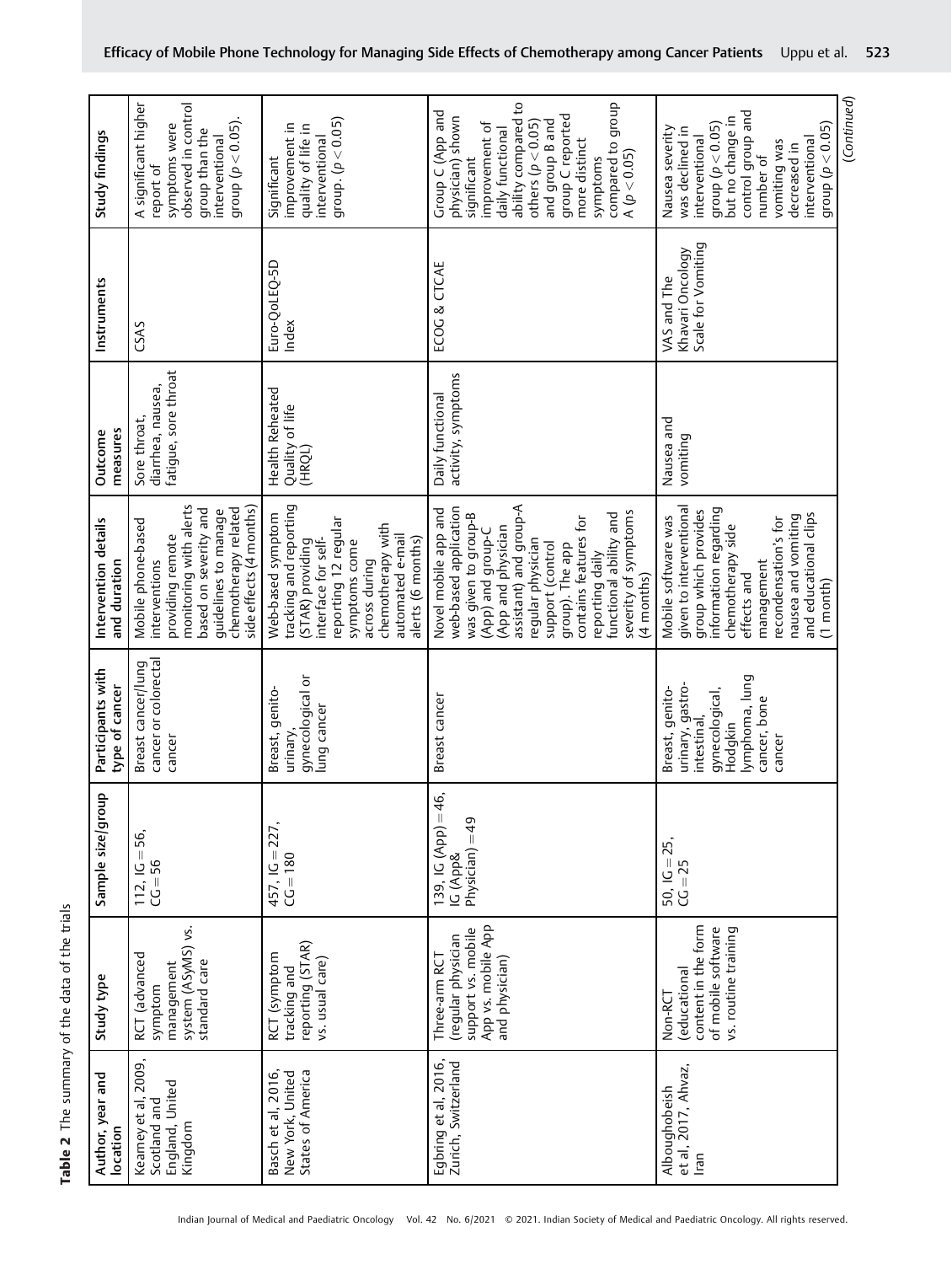| Di and Li, 2018 and<br>Henan, China                          | Non-RCT (medical<br>App vs. standard<br>care                           | $132$ IG = 65,<br>$C = 67$            | Naso-pharyngeal<br>cancer                                                                                                        | examination reminder,<br>information and online<br>Smart phone medical<br>interventional group<br>expert (6 months)<br>knowledge-based<br>app given to the<br>features such as<br>which contains<br>modules, re-                           | Complications (oral<br>mucositis, hearing<br>difficulties, nasal<br>congestion and<br>quality of life<br>loss, mouth<br>opening | EORTG QLQ-C30                                                                                                                                                               | interventional than<br>Complication were<br>improvement in<br>group $(p < 0.05)$<br>quality of life in<br>interventional<br>control group<br>lower among<br>$(p < 0.05)$ ,<br>significant                                                            |
|--------------------------------------------------------------|------------------------------------------------------------------------|---------------------------------------|----------------------------------------------------------------------------------------------------------------------------------|--------------------------------------------------------------------------------------------------------------------------------------------------------------------------------------------------------------------------------------------|---------------------------------------------------------------------------------------------------------------------------------|-----------------------------------------------------------------------------------------------------------------------------------------------------------------------------|------------------------------------------------------------------------------------------------------------------------------------------------------------------------------------------------------------------------------------------------------|
| Seoul, Republic of<br>Kim et al, 2018<br>Korea               | RCT (mobile game<br>education group)<br>play group vs.<br>conventional | $70 \text{ IC} = 36, \text{ CC} = 40$ | Breast cancer                                                                                                                    | ILOVEBRESAT: given to<br>and for control group<br>brochure. (1 month)<br>group that provides<br>social game playing<br>preventing side and<br>education through<br>encouragement of<br>the interventional<br>A mobile game<br>education on | and physical effects<br>depression, anxiety<br>nausea, numbness<br>such as fatigue,<br>Quality of life,<br>and hair loss        | Criteria for adverse<br><b>Trait Anxiety Scale</b><br>events, BDI Score,<br>Spielberger State-<br>Quality of Life<br>World Health<br>Breast Scale,<br>Terminology<br>Common | group shows higher<br>nausea, numbness<br>smaller number of<br>quality of life than<br>group reported a<br>such as fatique,<br>adverse effects<br>Interventional<br>Interventional<br>control group<br>and hair loss<br>$(p < 0.05)$ .<br>(p < 0.05) |
| States of America<br>Greer et al, 2020<br>California, United | vs. standard care)<br>RCT (mobile App                                  | $1811G = 91,$<br>$CC = 90$            | non-small cell lung<br>breast, high-grade<br>intestinal, genito-<br>glioma, gastro-<br>Hematological,<br>urinary and<br>melanoma | interventional group<br>administered to the<br>module and patient<br>symptom reporting<br>features such as<br>which contains<br>A mobile app<br>education                                                                                  | and quality of life<br>Symptom burden                                                                                           | cancer of therapy<br>Assessment of<br><b>MD Anderson</b><br>Functional<br>Inventory,<br>Symptom<br>general                                                                  | observed regrading<br>interventional and<br>symptom severity<br>and quality of life<br>control group no<br>( $p > 0.05$ ) was<br>difference<br>Between                                                                                               |
| Handa et al, 2020,<br>Tokyo, Japan                           | RCT (app group Vs<br>No app group)                                     | $102 \text{ IC} = 50,$<br>$CC = 52$   | Breast cancer                                                                                                                    | Support System (BPSS)<br>physicians (3 months)<br>Breast Cancer Patient<br>mobile app providing<br>for self-management<br>when to consult the<br>recommendation to<br>of symptoms and<br>self-symptoms<br>assessment.                      | depression, side<br>Anxiety,<br>effects                                                                                         | Depression scale<br>Anxiety and                                                                                                                                             | group compared to<br>decrease in anxiety<br>control group. App<br>scores ( $p < 0.05$ ) in<br>compared to non-<br>more symptoms<br>and depression<br>users reported<br>interventional<br>(side effects)<br>Significant<br>app users.                 |
| Hou et al, 2020<br>Taipei, Taiwan                            |                                                                        | $1121G = 53$<br>$CC = 59$             | Breast cancer                                                                                                                    | management support<br>Breast cancer self-                                                                                                                                                                                                  | Quality of life                                                                                                                 | EORTG-QLQ-C30<br>and QLQ-BR23                                                                                                                                               | improvement in<br>Significant                                                                                                                                                                                                                        |

Table 2 (Continued) Table 2 (Continued)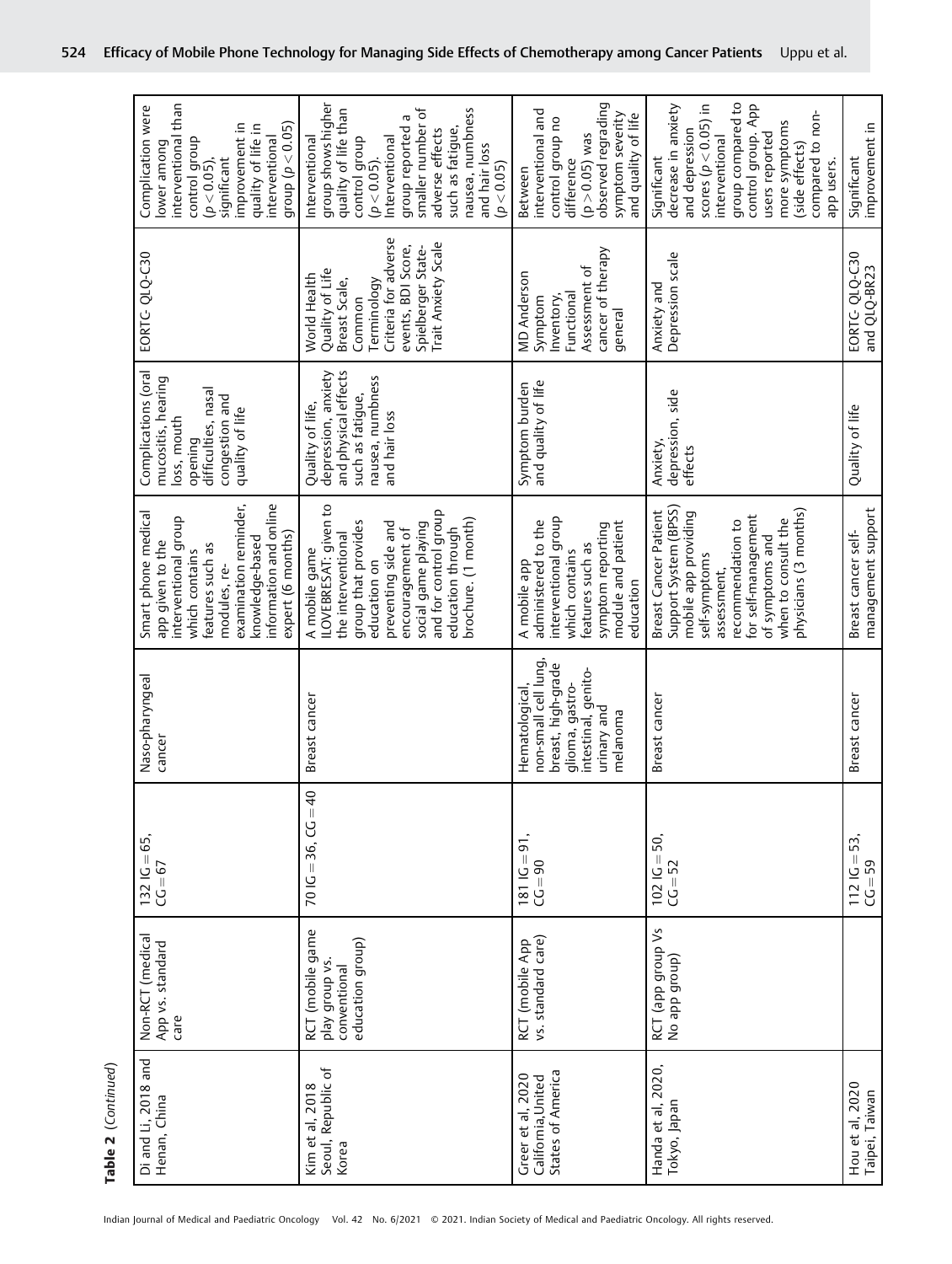|                                             | mHealth App vs.<br>RCT (BCSMS<br>usual care)      |                             |                                                                   | participate in self-care<br>education and patient<br>activities (3 months)<br>management model<br>mHealth App which<br>management and<br>centered disease<br>initiates them to<br>that provides<br>contains self-                                                                                                                                                                 |                                               |               | compared non app<br>among app users<br>users ( $p < 0.05$ )<br>quality of life                          |
|---------------------------------------------|---------------------------------------------------|-----------------------------|-------------------------------------------------------------------|-----------------------------------------------------------------------------------------------------------------------------------------------------------------------------------------------------------------------------------------------------------------------------------------------------------------------------------------------------------------------------------|-----------------------------------------------|---------------|---------------------------------------------------------------------------------------------------------|
| Grande Do Sul,<br>Rico et al, Rio<br>Brazil | RCT (text messages<br>(SMS) vs. standard<br>care) | $118$ IC = 59,<br>$CC = 59$ | urinary, qastro-<br>intestinal, lung<br>Breast, genito-<br>cancer | message service which<br>contains management<br>Interventional group<br>prevention of side-<br>receives short<br>chemotherapy<br>guidelines on<br>effects of                                                                                                                                                                                                                      | Nausea, vomiting,<br>diarrhea, sore<br>throat | EORTC-OLO-C30 | group experienced<br>fewer side effects<br>interventional<br>control qroup<br>Compared to<br>(p < 0.05) |
|                                             |                                                   |                             |                                                                   | Abbreviations: CSAS, Chemotherapy Symptom Assessment Scale; ECOG, Eastern Cooperative Oncology Group Performance Status, CTCAE, Common Terminology Criteria for Adverse Events; VAS, visual analog<br>scale for nausea; EORTC-QLQ-C30, European Organization for Research and Treatment of Cancer Quality-of-Life Questionnaire Core; QLQ-BR23, EORTC Breast Cancer-Specific QLQ. |                                               |               |                                                                                                         |

### Publication Bias

Publication bias was not evaluated as only four trials were incorporated for this meta-analysis.

#### Evidence of Quality

There was a moderate quality of evidence for the assessed quality of life due to an unclear risk of bias (►Table 1, ►Fig. 1).

# **Discussion**

This systematic review gives evidence that mobile phone technology interventions (mobile applications, smart phone App-based interventions, or guidelines to handle the complications of chemotherapy or mHealth services) reduced the side effects/symptoms and improved the chemotherapy cancer patient's quality of well-being.

Our review included 10 trials published between 2007 and 2020, identified all studies reporting that chemotherapy-associated side-effects were reduced and enhanced the quality of life. All the studies showed favorable outcomes.

Four trials were incorporated in this meta-analysis to evaluate the effectiveness of mobile phone technology interventions among cancer patients regarding the changes in the quality of life. Out of four, two trials revealed significant favorable change in the quality of life, another two trials showed improvement in the quality of life but results were not significant. However, the pooled result of all four trials showed that the mobile phone technology interventions significantly improved the quality of life.

This systematic review identified that physical effects such as nausea, vomiting, diarrhea, sore throat (oral mucositis) fatigue, and psychological effects such as depression and anxiety were the most common side-effects experienced by the cancer patients under chemotherapy. These findings are congruent with those of previous studies that highlighted the common side effects experienced by the cancer patients under chemotherapy.5,6

The outcome of our systematic review was supported with the previous systematic reviews that highlighted that mobile phone technology interventions had helped to minimize chemotherapy complications and improved cancer patient's quality of life.<sup>7,14</sup>

The findings of this review will encourage healthcare professionals and organizations to develop innovative methods using mobile phone technology that can help cancer patients to manage the side effects associated with chemotherapy by themselves in their respective home settings. However, mobile phone-based technology alone may not enhance the well-being of cancer patients. The outcome of this review might disburse the opportunity for the usage of mobile phone-based technology for rendering the healthcare services to the cancer patients.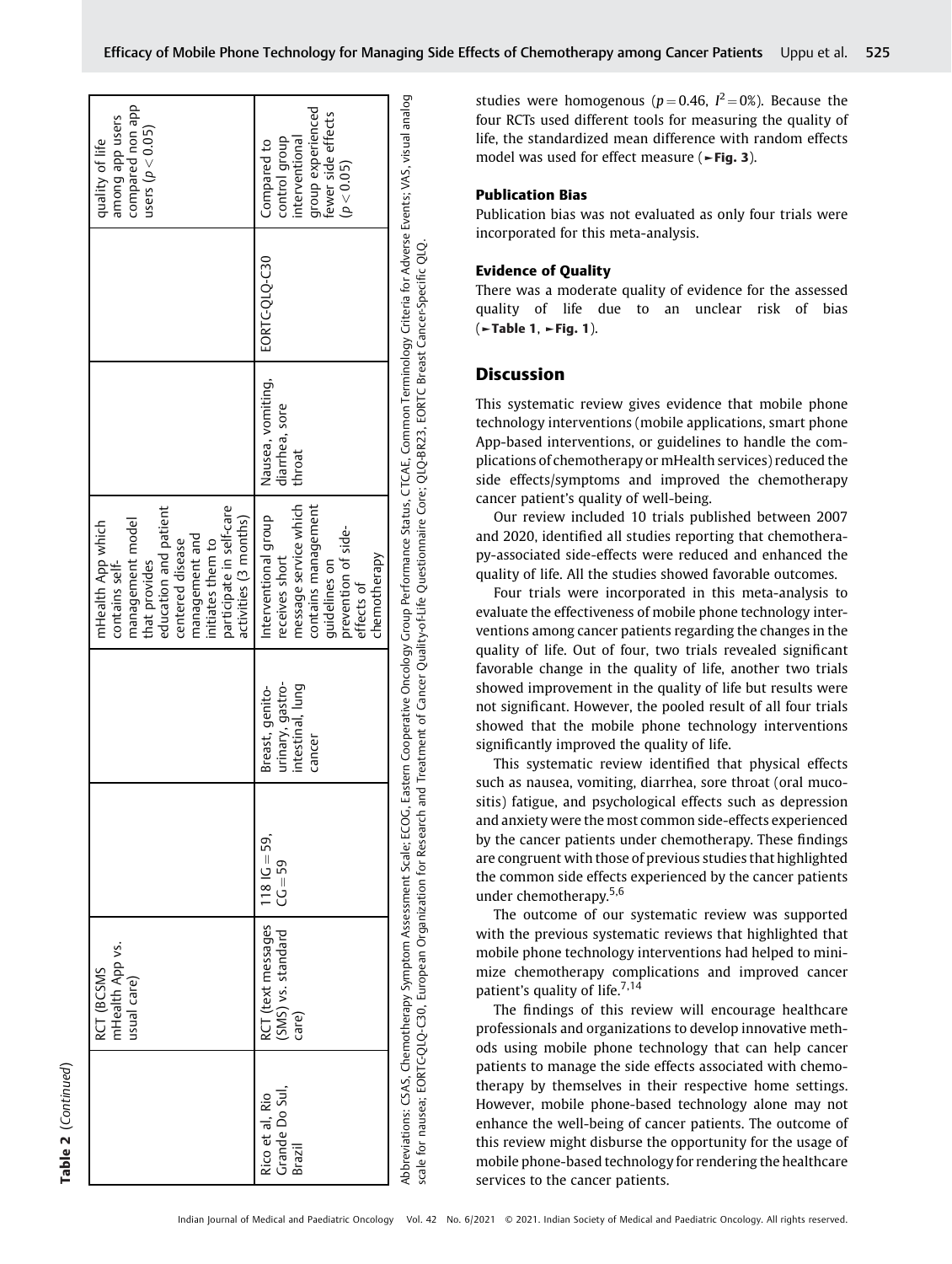|                                                                                            |      | <b>Experimental</b> |       |             | Control       |     |                     | <b>Std. Mean Difference</b>      | <b>Std. Mean Difference</b>                               |
|--------------------------------------------------------------------------------------------|------|---------------------|-------|-------------|---------------|-----|---------------------|----------------------------------|-----------------------------------------------------------|
| <b>Study or Subgroup</b>                                                                   | Mean | <b>SD</b>           | Total | <b>Mean</b> | <b>SD</b>     |     | <b>Total Weight</b> | IV, Random, 95% Cl Year          | IV, Random, 95% CI                                        |
| Basch et al. 2016                                                                          | 84.8 | 13.5                | 277   | 79.5        | 18.8          | 180 | 55.9%               | 0.33 [0.15, 0.52] 2016           |                                                           |
| Kim et al 2018                                                                             | 74.9 | 3.5                 | 34    | 72.2        | 5.3           | 38  | 8.9%                | 0.59 [0.12, 1.06] 2018           |                                                           |
| Hou et al 2020                                                                             | 83.4 | 10.8                | 53    | 82.2        | 12            | 59  | 14.5%               | 0.10 [-0.27, 0.48] 2020          |                                                           |
| Greer et al 2020                                                                           |      | $0.42$ 3.68         | 77    |             | $-1.86$ 10.22 | 85  | 20.7%               | $0.29$ [ $-0.02$ , $0.60$ ] 2020 |                                                           |
| <b>Total (95% CI)</b>                                                                      |      |                     | 441   |             |               | 362 | 100.0%              | $0.31$ [0.17, 0.46]              |                                                           |
| Heterogeneity: Tau <sup>2</sup> = 0.00; Chi <sup>2</sup> = 2.59, df = 3 (P = 0.46); P = 0% |      |                     |       |             |               |     |                     |                                  |                                                           |
| Test for overall effect: $Z = 4.37$ (P < 0.0001)                                           |      |                     |       |             |               |     |                     |                                  | $-0.5$<br>0.5<br>Favours [control] Favours [experimental] |

Fig. 3 Effectiveness of mobile phone-based technology on the quality of life.

# Limitations

Trials published in English language only were included for this systematic review, thereby raising the chances for language bias. Publication bias was not assessed due to restricted number of trials in the meta-analysis.

# Conclusion

The evidence of this systematic review and meta-analysis supported that mobile phone-based interventions help to improve the quality of life by minimizing the side-effects associated with chemotherapy among cancer patients. As there is a rapid growth of using mobile phone/smart phones by everyone, incorporating mobile phone technology in delivering the health services is becoming very easy. However, caution needs to be taken in guiding the users about the proper way of utilizing the technology-based services. There is a need for further high quality of evidence through trials for effective implementation of mobile-based technology services for cancer patients.

Systematic Review Registration No

International Prospective Register for Systematic Reviews (Prospero Registration No-CRD42020152520).

Conflict of Interest – None declared.

Acknowledgment

I would like to acknowledge my dear friend Ms. Tenzin Fagdol, Ph.D. Scholar, Manipal College of Nursing, Manipal Academy of Higher Education, Manipal, Udupi, Karnataka for her help in searching studies from databases.

#### References

- 1 Uddin J, Biswas T, Adhikary G, et al. Impact of mobile phone-based technology to improve health, population and nutrition services in rural Bangladesh: a study protocol. BMC Med Inform Decis Mak 2017;17(01):101
- 2 Akter S, Ray P. mHealth an Ultimate Platform to Serve the Unserved. Yearb Med Inform 2010:94–100
- 3 Cancer [Internet]. [Cited 2021 Jan 21]. Accessed October 18, 2021 from:<https://www.who.int/news-room/fact-sheets/detail/cancer>
- 4 Treatment Modalities of Cancer | Cancer Treatment Methods Cytecare [Internet]. Cytecare Hospital in Bangalore. 2019 [cited 2021 Jan 21]. Available from: [https://cytecare.com/blog/treat](https://cytecare.com/blog/treatment-modalities-of-cancer/)[ment-modalities-of-cancer/](https://cytecare.com/blog/treatment-modalities-of-cancer/)
- 5 Chan H-K, Ismail S. Side effects of chemotherapy among cancer patients in a Malaysian General Hospital: experiences, perceptions and informational needs from clinical pharmacists. Asian Pac J Cancer Prev 2014;15(13):5305–5309
- 6 Pearce A, Haas M, Viney R, et al. Incidence and severity of self-reported chemotherapy side effects in routine care: a prospective cohort study. Ganti AK, editor. PLoS One 2017;12(10):e0184360. Available at https:// www.ncbi.nlm.nih.gov/pmc/articles/PMC5634543/. Accessed November 22, 2021
- 7 Weaver A, Young AM, Rowntree J, et al. Application of mobile phone technology for managing chemotherapy-associated sideeffects. Ann Oncol 2007;18(11):1887–1892
- 8 Brant JM, Beck SL, Dudley WN, Cobb P, Pepper G, Miaskowski C. Symptom trajectories during chemotherapy in outpatients with lung cancer colorectal cancer, or lymphoma. Eur J Oncol Nurs 2011;15(05):470–477
- 9 Davoodi S, Safdari R, Ghazisaeidi M, Mohammadzadeh Z, Azadmanjir Z. Prevention and early detection of occupational cancers a view of information technology solutions. Asian Pac J Cancer Prev 2015;16(14):5607–5611
- 10 Agboola S, Flanagan C, Searl M, Elfiky A, Kvedar J, Jethwani K. Improving outcomes in cancer patients on oral anti-cancer medications using a novel mobile phone-based intervention: study design of a randomized controlled trial. JMIR Res Protoc 2014;3  $(04):e79$
- 11 Rico TM, Dos Santos Machado K, Fernandes VP, et al. Use of text messaging (SMS) for the management of side effects in cancer patients undergoing chemotherapy treatment: a randomized controlled trial. J Med Syst 2020;44(11):193
- 12 Osterberg L, Blaschke T. Adherence to medication. N Engl J Med 2005;353(05):487–497
- 13 Egbring M, Far E, Roos M, et al. A mobile app to stabilize daily functional activity of breast cancer patients in collaboration with the physician: a randomized controlled clinical trial. J Med Internet Res 2016;18(09):e238
- 14 Richards R, Kinnersley P, Brain K, McCutchan G, Staffurth J, Wood F. Use of mobile devices to help cancer patients meet their information needs in non-inpatient settings: systematic review. JMIR Mhealth Uhealth 2018;6(12):e10026
- 15 Crafoord M-T, Fjell M, Sundberg K, Nilsson M, Langius-Eklöf A. Engagement in an interactive App for symptom self-management during treatment in patients with breast or prostate cancer: mixed methods study. J Med Internet Res 2020;22(08):e17058
- 16 Aromataris E, Munn Z. Joanna Briggs Institute Manual for Evidence synthesis. JBI; 2020
- 17 Moher D, Liberati A, Tetzlaff J, Altman DGPRISMA Group. Preferred reporting items for systematic reviews and meta-analyses: the PRISMA statement. PLoS Med 2009;6(07):e1000097